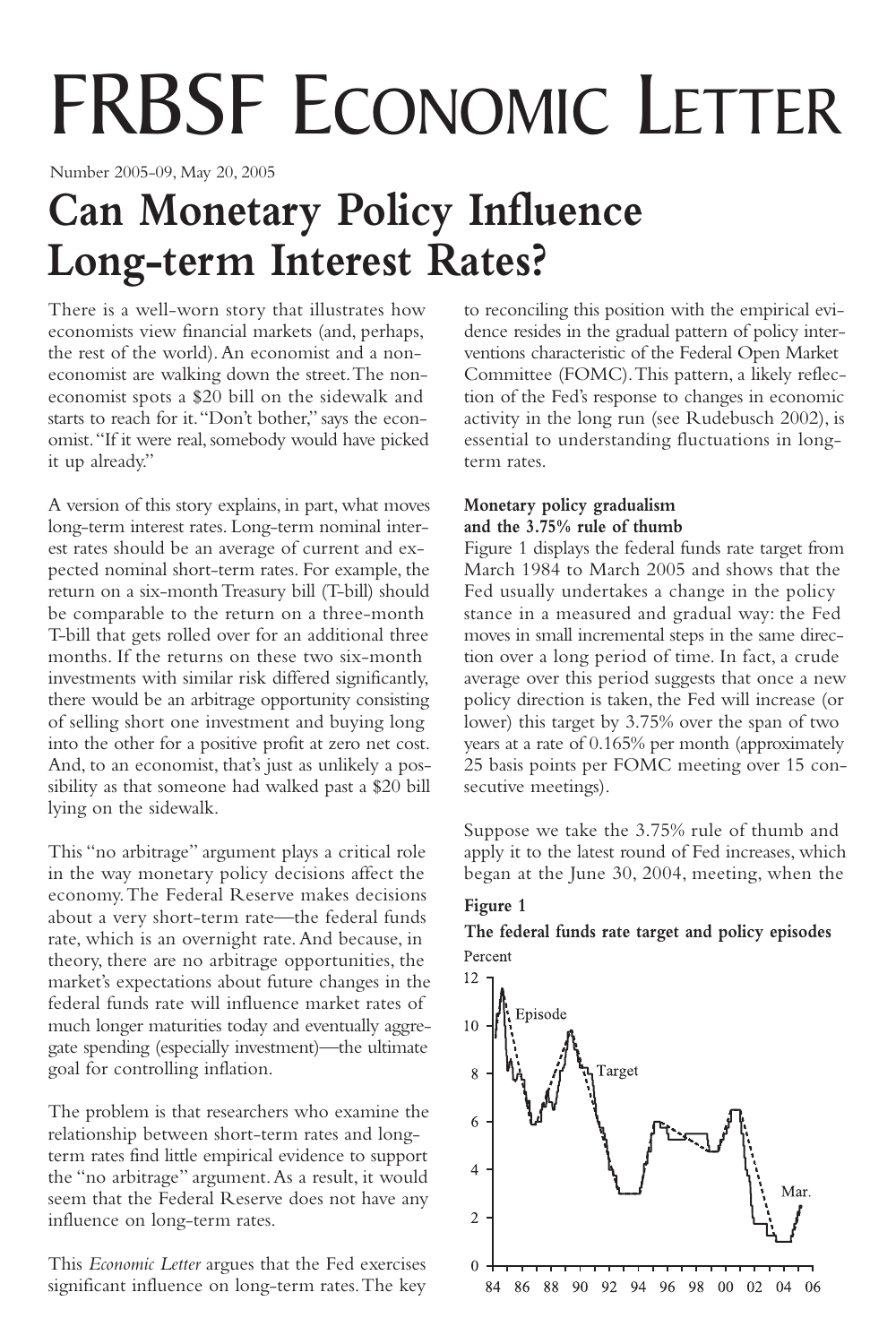FOMC raised the federal funds rate from 1% to 1.25%—the first increase since May 16, 2000. It would mean that the FOMC would continue to increase the funds rate up to 4.75% by June 2006 and keep this rate fixed at that level thereafter.What would this observation imply for bond yields in a "no arbitrage" world?

Figure 2 provides the answer to this question.The line labeled "predicted" is constructed by taking the average funds target rate over the maturity of the bond displayed, assuming a 0.165% increase in the target per month up to 4.75%, after which it is kept constant.The proximity of the predicted and actual yield curves is quite remarkable, considering that this simple prediction does not incorporate either any risk premia or any predictions about the future values of macroeconomic fundamentals and that the prediction is not based on sophisticated asset pricing models. As the figure shows, absent any new developments in the economy, the yield curve would progressively flatten until rates at all maturities reach the 4.75% mark, somewhere around June 2006.

Therefore, Figure 2 suggests that the Fed does influence long-term rates significantly, and it does so by setting a target for the overnight rate. Furthermore, the absence of significant premiums on longer-term Treasuries is a public vote of confidence on the Fed's stewardship of its control of inflation in the long run.

As we will see shortly, FOMC meetings held at these juncture points (when a direction of policy is first reversed) very likely provide markets with more information than other meetings do, as Figure 2 seems to suggest.This is because it is difficult to make long-range predictions on economic activity with which to predict the future path of the federal funds rate. Markets therefore find these policy reversals useful in pricing bonds. Once the Fed has initiated a new round of adjustments, intervening FOMC decisions are probably well anticipated by markets and already discounted into bond prices.

#### **Changes in the fed funds rate: when are they informative and when are they "old news"?**

In a recent paper, Demiralp and Jordà (2004) examine whether changes in the federal funds rate target provide different kinds of information at different times. In particular, they distinguish four types of policy action: (1) changes done at regularly scheduled FOMC meetings which are in the same direc-

#### **Figure 2**





tion as previous changes; (2) changes done outside a regularly scheduled FOMC meeting (which has happened four times since the Fed began making public the outcome of FOMC meetings in 1994) but in the same direction of previous changes; (3) changes that signal a reversal with respect to the prevailing policy stance up to that point (such as the June 30, 2004, FOMC meeting); and (4) reversals that are done outside a regularly scheduled FOMC meeting (a very strong signal indeed and one for which there is no available precedent, even if one can calculate it nevertheless).

In order to measure the informational content of each of these four types of events, it is also important to distinguish those events that were well anticipated by the public (and presumably accordingly priced into bonds) from those that surprised markets. One way to measure market expectations on the federal funds rate target is to read these expectations off the futures market for the federal funds rate (which began in 1988 but for which reliable data is available only since 1989).This market consists of futures contracts on the average federal funds rate prevailing over different maturities, although the spot-month rate is all that is needed for the task at hand. Because of the averaging feature of these contracts, some adjustments are required to tease out the nature of the market's expectations. Kuttner (2001) shows how this can be done effectively to decompose each change in the target federal funds rate into a component representing that portion of the change expected by the public and that portion that constituted a surprise.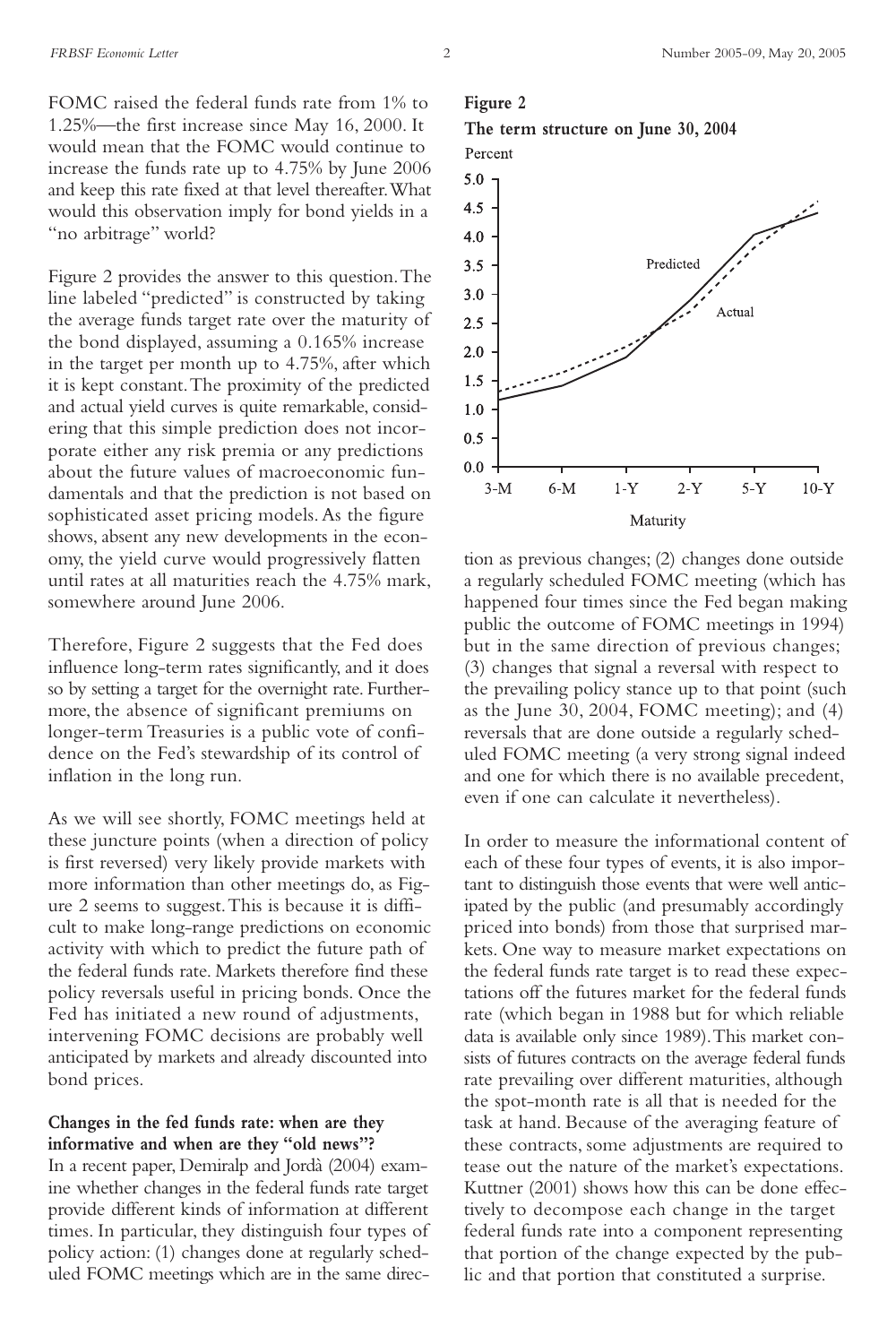These elements allow us to investigate the effect of each of the four types of policy events described above, depending on how well these events were communicated to the markets. In particular, consider the response of bond rates at different maturities to the surprise portion of a change in the federal funds rate target.The results of this exercise are displayed in Figure 3 and are an extension to those reported in table 6 in Demiralp and Jordà (2004) with data up to March 2005.

The model predicts a one-to-one correspondence between changes in each term rate analyzed and the surprise component of a policy action. Figure 3 elucidates the discrepancy between what the empirical literature has found (a detailed survey of which can be found in Rudebusch's (1995) article on how the Fed's targeting patterns can baffle traditional empirical tests) and the behavior evident in Figure 2. In particular, policy actions at regularly scheduled FOMC meetings, within the context of a specific round of changes, have very little effect (economically as well as statistically) on term rates except at the short end of the maturity spectrum (three months to one year). Even changes in the same direction that occur outside an FOMC meeting, which almost by construction are a surprise to the market, do not carry much more weight. In contrast, the start of a change of direction carries far more information and is well reflected across the board, with the strongest effect felt in the two-to-five year range, which coincides with the average duration of a new round of changes. Naturally, if a new round of changes were initiated outside an FOMC meeting, the effect would be even greater.

#### **Conclusion**

Incorporating the Fed's gradualist pattern of interest rate decisions into empirical tests and predictions on the term structure is well worth trying. As Rudebusch (1995) showed, the measured pace of interest rate changes over long periods of time can easily trip traditional econometric models and tests.The results in Demiralp and Jordà (2004) and the simple example in Figure 2 suggest that the Fed exerts significant influence on term rates across the maturity spectrum—an observation that many

#### **Figure 3**





would have readily accepted but for which little empirical evidence had been available. A natural explanation for this dissonance is the difficulty in producing effective long-range forecasts on the federal funds rate.This likely explains why the simple (and very unsophisticated) rule of adding/ subtracting 3.75% over two years at the beginning of a new policy cycle works so well in describing the yield curve.

#### **Òscar Jordà Visiting Scholar, FRBSF, and Associate Professor of Economics, UC Davis**

#### **References**

- Demiralp, Selva, and Òscar Jordà. 2004."The Response of Term Rates to Fed Announcements." *Journal of Money, Credit, and Banking* 36(3) part 1, pp. 387–406.
- Kuttner, Kenneth N. 2001."Monetary Policy Surprises and Interest Rates: Evidence from the Fed Funds Futures Market." *Journal of Monetary Economics* 47(3), pp. 523–544.
- Rudebusch, Glenn D. 1995."Federal Reserve Interest Rate Targeting, Rational Expectations, and the Term Structure." *Journal of Monetary Economics* 35(2), pp. 245–274.
- Rudebusch, Glenn D. 2002."Term Structure Evidence on Interest Rate Smoothing and Monetary Policy Inertia." *Journal of Monetary Economics* 49(September), pp. 1161–1187.